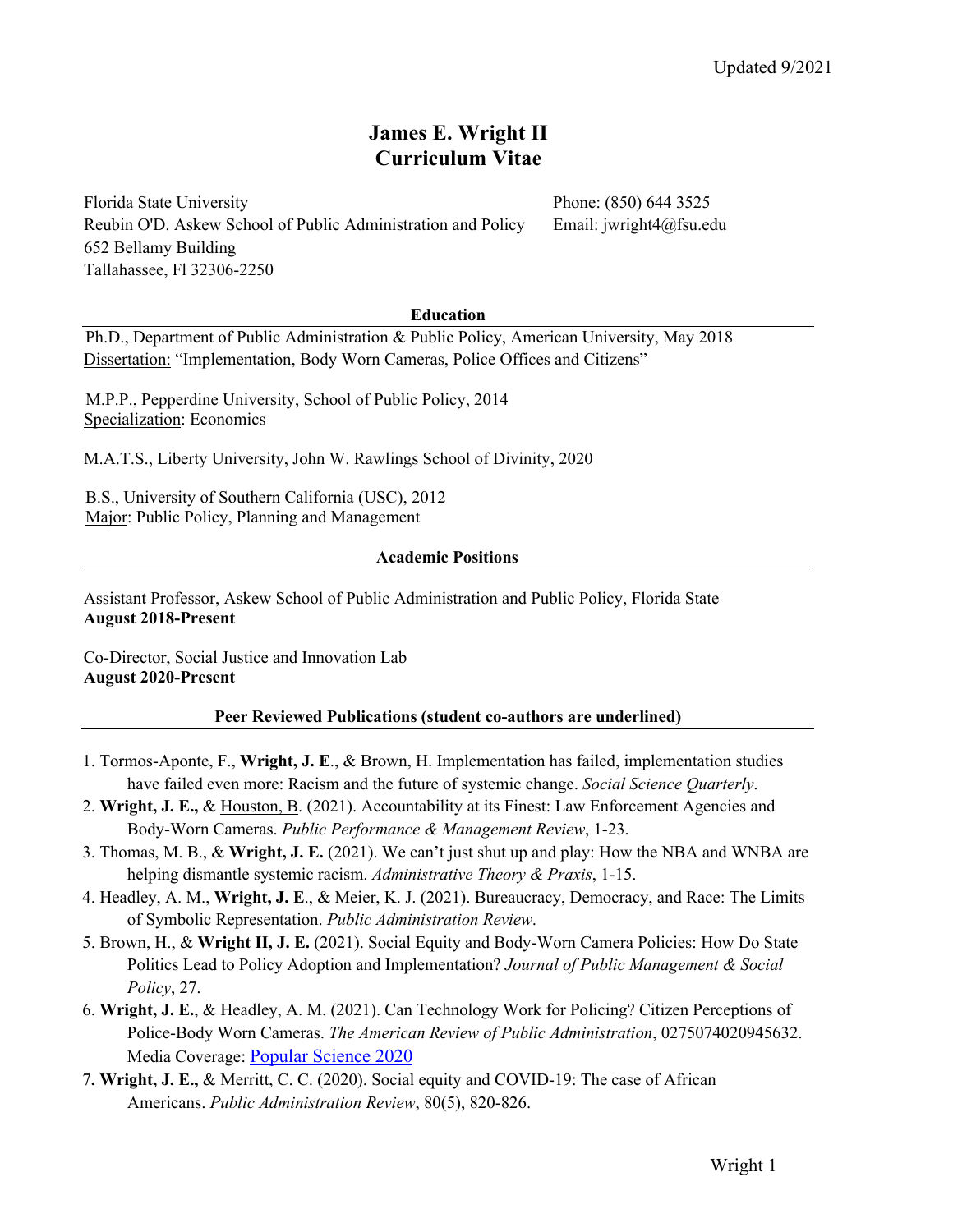- 8. Headley, A. M., & **Wright, J. E.** (2020). Is Representation Enough? Racial Disparities in Levels of Force and Arrests by Police. *Public Administration Review*, 80(6), 1051-1062.
- 9. McLaughlin, D. M., Mewhirter, J. M., **Wright II, J. E.**, & Feiock, R. (2020). The perceived effectiveness of collaborative approaches to address domestic violence: the role of representation, 'reverse-representation,' embeddedness, and resources. *Public Management Review*, 1-25
- 10. Merritt, C. C., Farnworth, M. D., Kennedy, S. S., Abner, G., **Wright, J. E**., & Merritt, B. (2020). Representation through Lived Experience: Expanding Representative Bureaucracy Theory. *Human Service Organizations: Management, Leadership & Governance*, 44(5), 434-451.
- 11. **Wright, J. E.,** Gaozhao, D., & Snow, M. A. (2020). Place plus Race Effects in Bureaucratic Discretionary Power: An Analysis of Residential Segregation and Police Stop Decisions. *Public Performance & Management Review,* 1-26. Media Coverage: The Washington Post, Bill of Health, Florida Politics, Newswise, sciencenewsnet
- 12. **Wright II, J. E.,** & Brown, H. (2020). What matters more? Police or the Community for Body Worn Camera Policy. *Public Administration Quarterly*, 44(3), 462-482.
- 13. **Wright, J. E.,** & Headley, A. M. (2020). Police use of force interactions: Is race relevant or gender germane?. *The American Review of Public Administration*, 50(8), 851-864. Media Coverage: The Medium
- 14. Merritt, C. C., Malatesta, D., Carboni, J. L., **Wright, J. E.,** & Kennedy, S. S. (2020). What is Public? Big Questions Emerging from the Clash of Legal and Policy Paradigms. *Perspectives on Public Management and Governance.*
- 15. **Wright II, J. E.** (2020). Will They Even Hear Me? How Race Influences Citizen Complaint Outcomes. *Public Performance & Management Review,* 43(2), 257-277.
- 16. Headley, A. M., & **Wright II, J. E.** (2019). National Police Reform Commissions: Evidence-Based Practices or Unfulfilled Promises?. *The Review of Black Political Economy*, 46(4), 277-305.
- 17. **Wright II, J. E.** (2016). "The Trayvon Martin Effect": Estimating the effect of the Trayvon Martin shooting on reading performance scores using the synthetic control method. *Cogent Social Sciences,* 2(1), 1232954.

# **Manuscripts under Review**

- 1. **Wright II, James E,** Thomas, Blair. "The Erosion of the Administrative State under President Trump: Civilians Pushback against Individual and Institutional Racism" *(revise and resubmit)*
- 2. **Wright II, James E** & Gaozhao, Dongfang & Templeton, Da'Shay & Dukes, Kenneth, "How visible is too visible? Black Lives Matter protest and civilian expectations of the police" (*revise and resubmit*)
- 3. Usman, Ali & **Wright II, James E**, "Body Worn Cameras and Racial Disparities on Police Action" (*under review*)
- 4. Berry-James RaJade, Dolamore, Stephanie & **Wright II, James E**. "Injustice in the United States: The Truth about Racism and How We Advance Racial Equity (*under review*)
- 5. **Wright II, James E**, Houston, Brittany, Kenneth Dukes "The dualities of race and space: Use of force in Black Neighborhoods" (*under review*)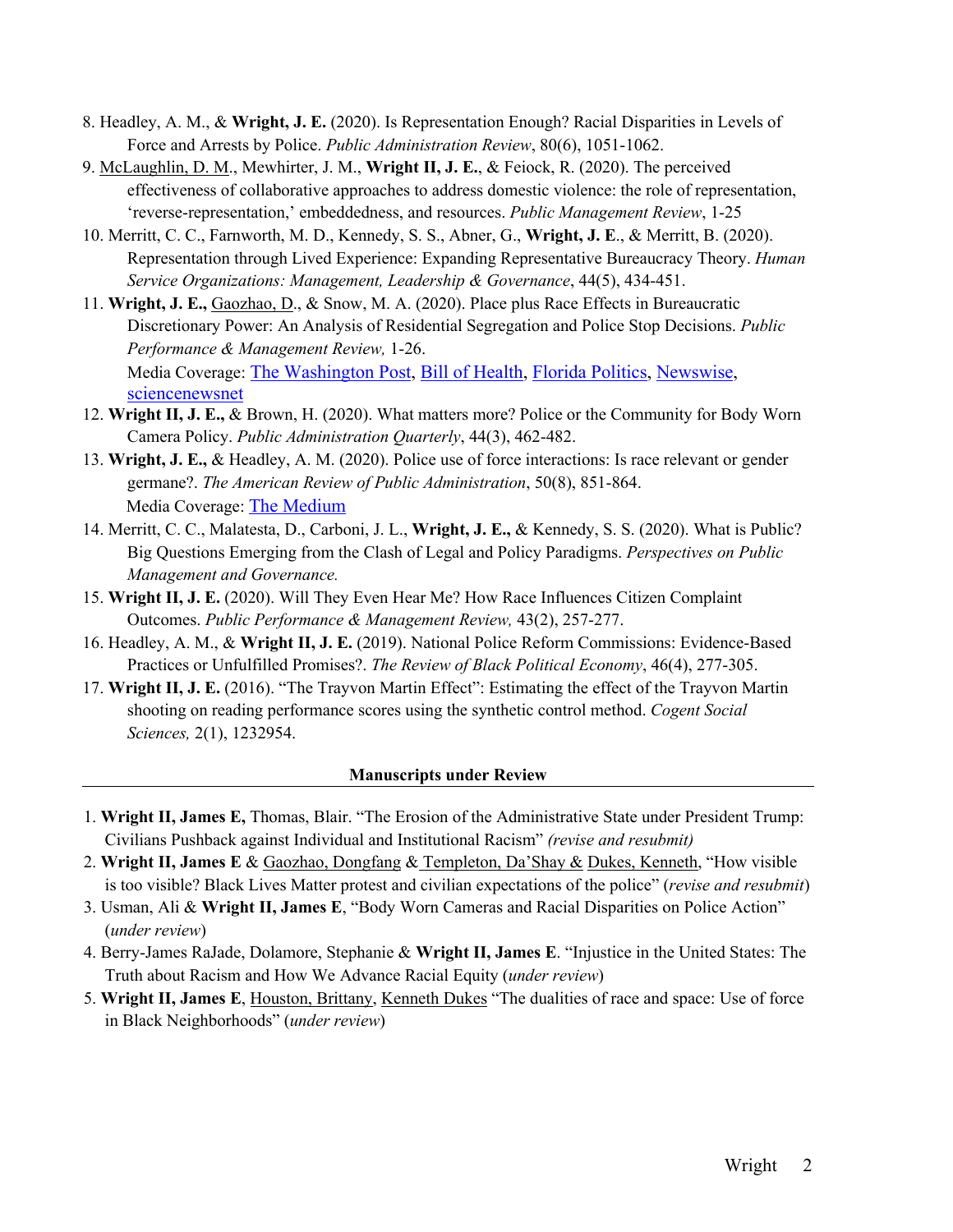## **Working Papers**

- 1. Welch, Ryan , Mewhirter, Jack, **Wright II, James E**., Jeongmin, Oh. "Evaluating the Determinants of Support for Police Militarization among Officers. (in progress)
- 2. Mewhirter, Jack, Welch, Ryan, **Wright II, James E**., Oh, Jeongmin,"1033 and Police Militarization: A survey experiment (in progress)
- 3. **Wright II, James E,** Gaozhao, Dongfang , Houston, Brittany, "Representation and Technology: A Conjoint Experiment of Police Use-of-force" (in progress)
- 4. **Wright II, James E**. "I wish I didn't have to work twice as hard, but I do" Being Black in the fire services (in progress)

# **Policy Reports and Papers**

Beatty, C. C., **Wright II, J. E**., Gaozhao, D., Wiborg, E. R., Clay Jr, A., & Davis, K. (2020). COVID-19 in Florida: A Breakdown of Disparities in the Black Population June & July 2020. http://purl.flvc.org/fsu/fd/FSU\_libsubv1\_scholarship\_submission\_1597298714\_e2d33148

Pound Ed, Separa Matt, McCrae Candace, **Wright II James,** Perry, Lawrence (2019), "Poor Conditions Persist at Aging D.C. jail; New Facility Needed to Mitigate Risks". http://zd4l62ki6k620lqb52h9ldm1.wpengine.netdna-cdn.com/wpcontent/uploads/2019/02/D.C.Jail\_.Report.2.28.19.pdf Office of the District of Columbia Auditor (ODCA)

Pound Ed, McCrae Candace, **Wright II James** (2018), "District Overtime Tops \$108 Million; Better Management and Hiring Permanent Staff Could Reduce Costs". http://www.dcauditor.org/sites/default/files/Overtime.Report.5.22.18.pdf. Office of the District of Columbia Auditor (ODCA)

### **Invited Presentation and Lectures**

Claremont Graduate University, Re-Orientation Event for Graduate Students, 2021 University of Cincinnati, Masters in Public Administration Seminar, 2021 Florida State University, College of Education, Black Male Leadership Seminar, 2020 Indiana University, Government and Management Research Speaker Series, 2017, 2020 University of Cincinnati, Department of Political Science, 2019 Florida State University, Askew School of Public Administration and Policy Research Seminar Series, 2019 N.C. State University, Department of Public Administration, 2017 American University, Department of Public Administration and Policy, 2016

### **Conference Presentations (Last 5 years only)**

Public Management and Research Conference Social Equity and Leadership Conference International Research Society for Public Management Conference 2021 American Society of Public Administrators Northeast Conference of Public Administration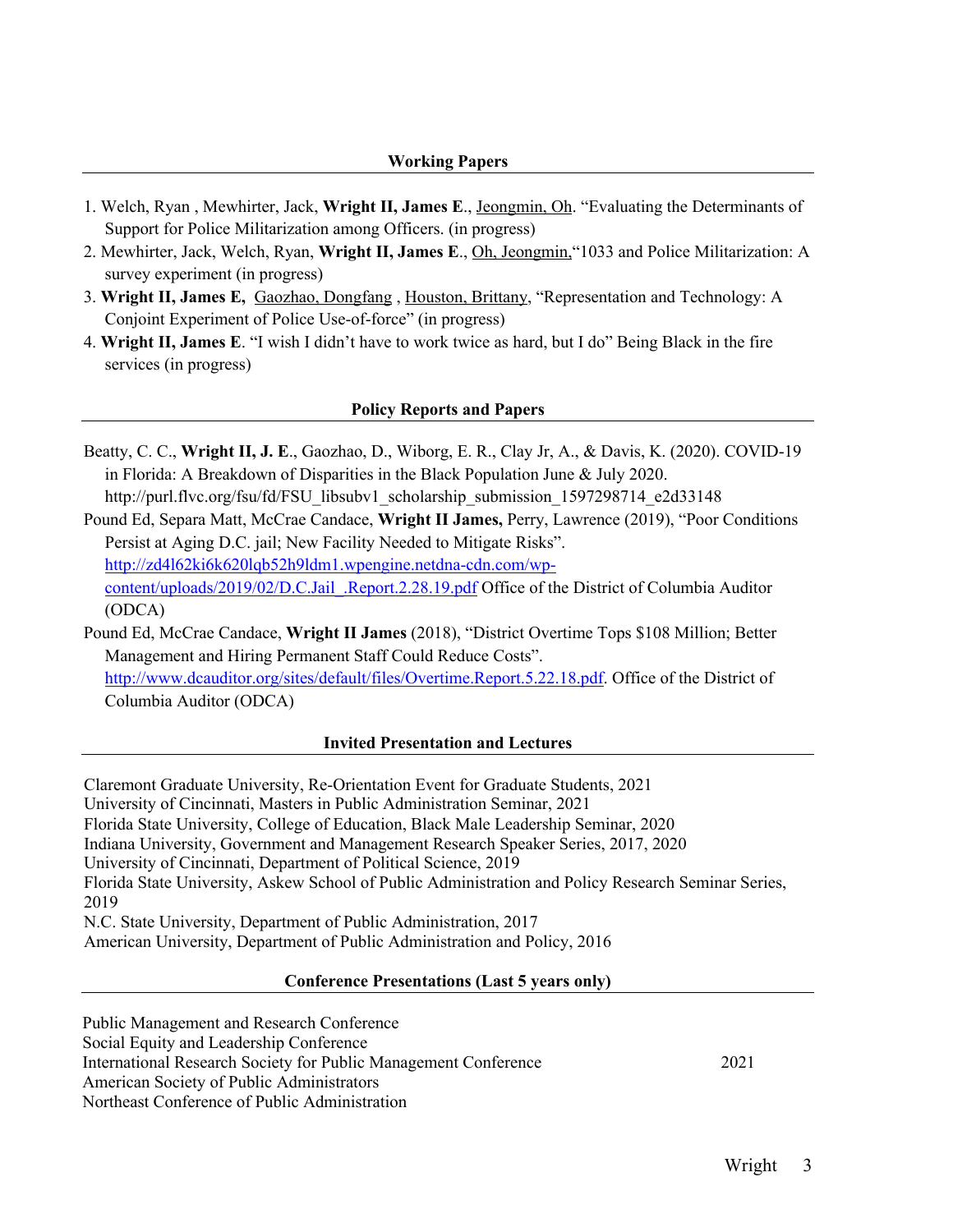| Symposium: Beyond Representative Bureaucracy: Race, Gender, and Social Equity in Governance                                                                 |      |
|-------------------------------------------------------------------------------------------------------------------------------------------------------------|------|
| National Economic Association                                                                                                                               |      |
| Public Management Research Conference*                                                                                                                      | 2020 |
| Urban Affairs Association*                                                                                                                                  |      |
| American Political Science Association                                                                                                                      |      |
| Association for Public Policy Analysis and Management Research Conference                                                                                   |      |
| <b>Public Management Research Conference</b>                                                                                                                | 2019 |
| Social Equity Leadership Conference                                                                                                                         |      |
| American Political Science Association                                                                                                                      |      |
| Association for Public Policy Analysis and Management Research Conference<br>Social Equity Leadership Conference<br>American Society of Criminology         | 2018 |
| Association for Public Policy Analysis and Management Research Conference<br>Public Management Research Conference<br>Midwest Political Science Association | 2017 |
|                                                                                                                                                             |      |

\*Cancelled because of COVID-19

## **Teaching Experience**

## **Graduate Courses**

Quantitative Analysis in Public Administration (Fall 2018, Spring 2019, Fall 2019, Spring 2020, Summer 2020, Fall 2021) The Profession of Public Administration (Fall 2018, Fall 2019, Summer 2021) Social Equity in Public Administration (Spring 2020, Fall 2021)

Financial Resource Administration (Spring 2021)

# **Honors, Awards and Grants**

| ASPA Section on Democracy and Justice Article of the Year                          | 2021 |
|------------------------------------------------------------------------------------|------|
| McKnight Junior Faculty Development Fellowship (15,000)                            | 2020 |
| Collaborative Collision: COVID-19, Florida State University, (Co-P.I. \$18,076.50) | 2020 |
| First Year Assistant Professor Grant, Florida State University, (P.I. \$20,000)    | 2019 |
| Outstanding Scholarship at the Graduate Level, American University                 | 2018 |
| PhD Student Data Award, American University (\$500)                                | 2018 |

# **Doctoral Candidacy Committees**

Da'Shay Templeton (co-chair) (FSU College of Education) Brittany Houston (co-chair) Karilyn Murray (member) Dongfang Gaozhao (member) Jing Peng (member) Luciana Polischuk (member) James Cockerman (Graduated 2020)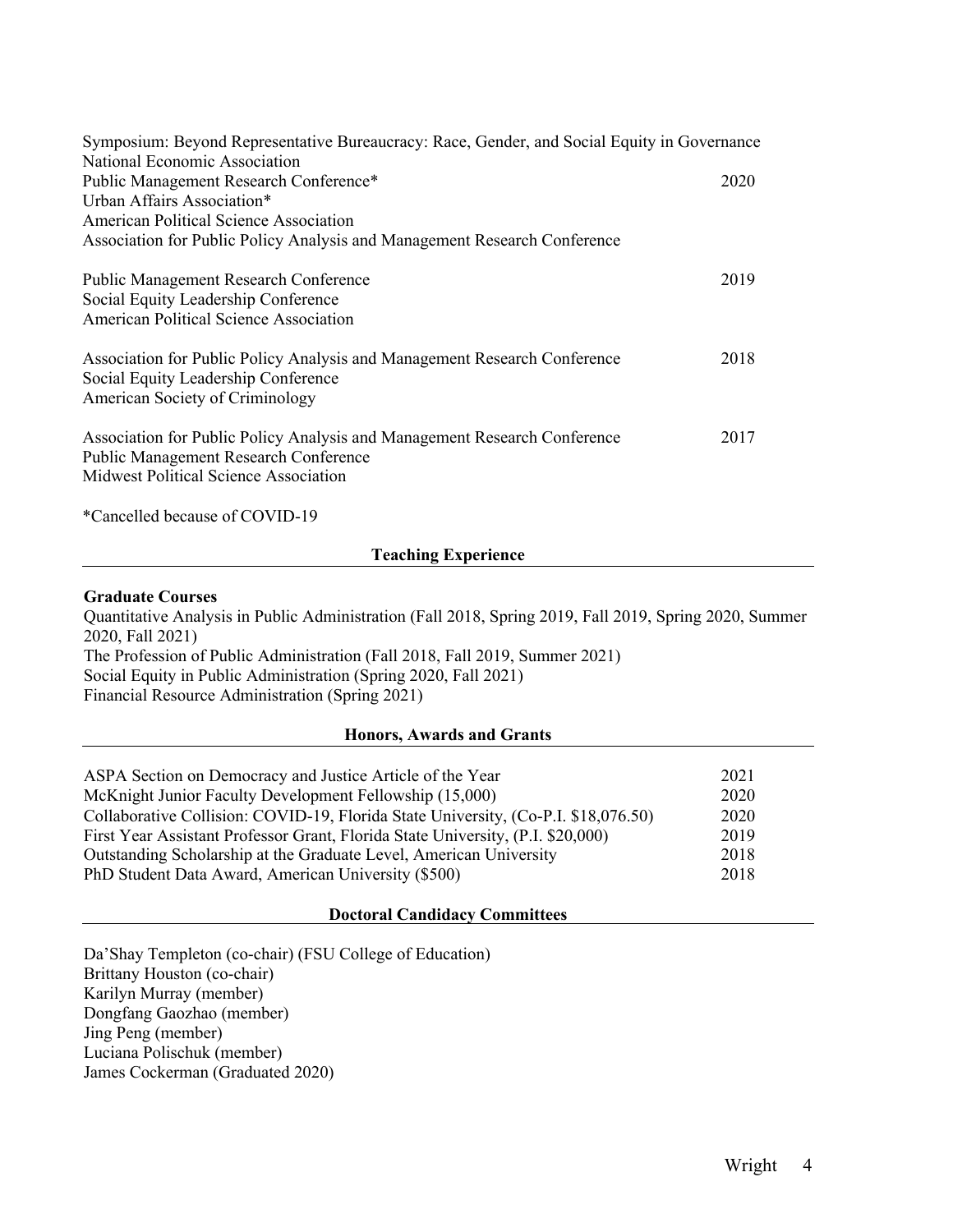# **Department, University Service and Professional Service**

2018-Current: Member, MPA Admission Committee

2019-Current: Public Administration Graduate Association (PAGA) Advisor

2018-Current: MPA Student Advisor

2019-Current: Member, Joe Cresse Lecture Committee

2018-Current: Grader, PhD Comprehensive Exam in Public Administration

2020-Current: Member, Boren Scholarship Committee

2020-Current: Advisor, Black Male Initiative

2021-Current: Advisor, Consortium of Race and Gender Scholars (CORGES)

# **Professional Experience**

Program Analyst Office of the DC Tax Auditor (OTR) 2016-2018

Evaluate the conditions in the D.C. Jail as well as examine how overtime is allocated throughout the District for D.C. employees.

Research Analyst Office of Chief Financial Officer District of Columbia (OCFO) 2016

Assess the impact of EITC and Income in Washington D.C. on family size using empirical regression estimation.

# **Community Engagement**

Leon County Sheriff's Office Citizen Advisory Council (2019-Present): Assist the Leon County Sheriff's Office regarding law enforcement matters and issues that effects quality of life for residents for Leon County.

FSU-FAMU Joint conference (2020): Organizer for the first ever joint student research conference between FSU and FAMU. Approximately 30 students presented their research ranging from Undergraduate to PhD students.

Community Policing Roundtable (2016): Organizer at Shiloh Baptist Church Washington D.C. Approximately 200 members from the D.C. community attended. The panel consisted of politicians, community activist, clergymen and members from the D.C. Attorney Generals office.

### **Media**

**2021**: Featured in NPR in Detroit. "Detroit City Council Investigated for Hostile Workplace, Discrimination," January 28. https://wdet.org/posts/2021/01/28/90564-detroit-citycouncil-investigated-for-hostile-workplace-discrimination/

Featured in National Online News. "Surge of homicides could cast 'defund the police' debate in new light," April 12. https://abc6onyourside.com/news/nation-world/surge-of-homicides-could-castdefund-the-police-debate-in-new-light

# **Professional Service and Membership**

2021: Guest Editor for Policy Studies Journal Symposium on Policing

Association for Public Policy Analysis and Management The American Society for Public Administration